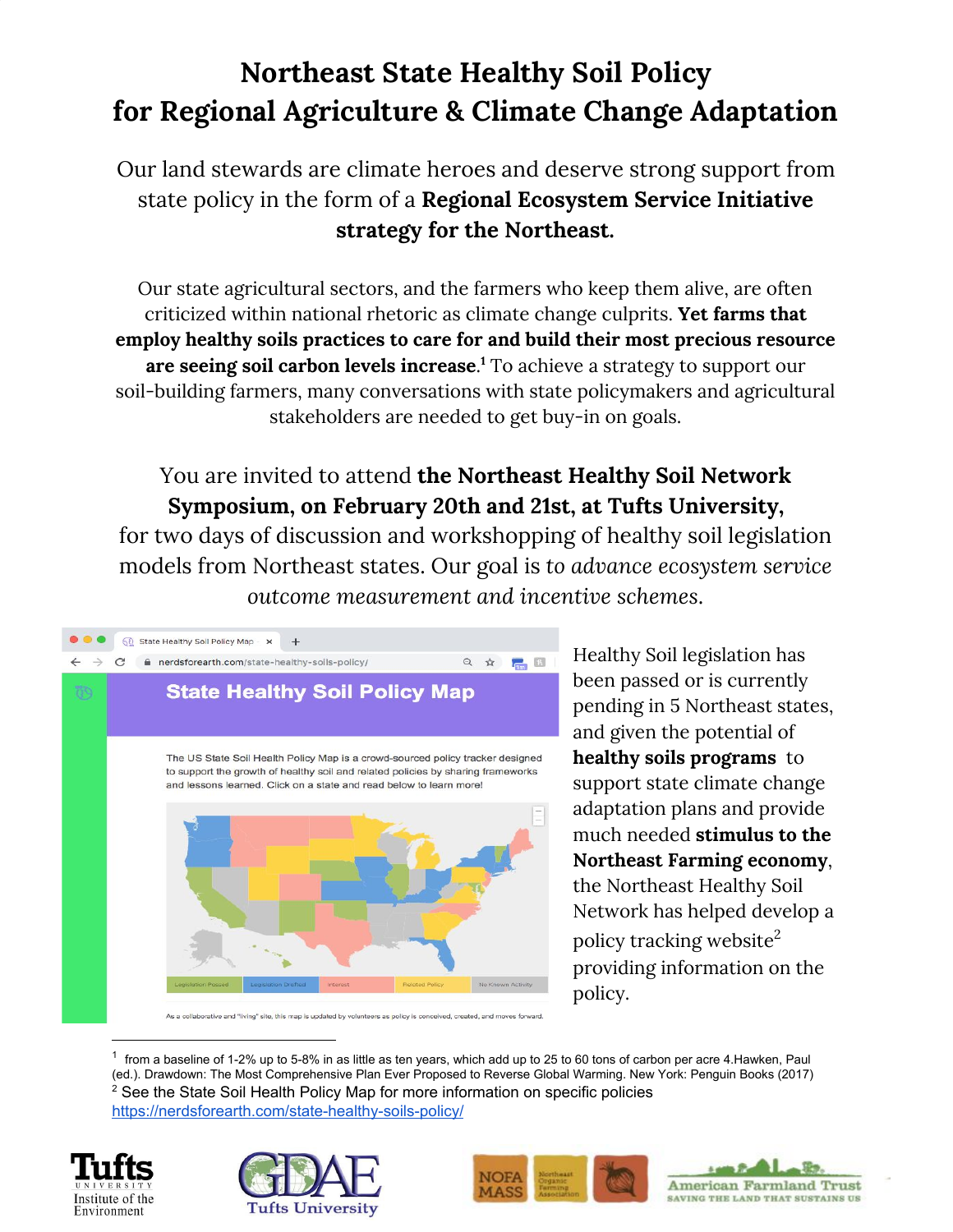**Friday, February 21st will be a public day of panels on soil health and climate change adaptation,** co-hosted by the Global Development and Environment Institute and Institute of the Environment of Tufts University.

## **On Thursday, February 20th, you are invited to a working group to workshop a Northeast healthy soil legislation strategy**

Northeast agriculture stakeholders who comprise the **Northeast Healthy Soil Network,** including American Farmland Trust, Northeast Organic Farming Association (NOFA), Conservation District and state Natural Resources Conservation Service (NRCS) office representatives, Farmers Union, the Massachusetts Healthy Soil Action Plan group, the Vermont Payment for Ecosystem Services Working Group, many engaged regional farmers and more, will gather as a working group to approach the following challenges related to healthy soil legislation in Northeast states:

- **● Farm Viability:** In order to employ healthy soil practices, Northeast farmers will need to remain financially viable. What barriers exist to financial viability in the Northeast and how can increased or redirected state agricultural investments towards healthy soil management transcend these barriers?
- **Ecosystem Service Measurement:** Healthy soil management provides critical ecosystem services to our societies, including improved water quality, drought resilience, erosion and nutrient runoff pollution prevention, infrastructure conservation, biodiversity and pollinator habitats and perhaps most importantly, **nutritious, sustainable food crops.** Can we aggregate the data needed to re-shape state farm support policy to directly incentivize healthy soil management *by realizing the value* of the services it provides - spending taxpayer dollars on preserving soils, rather than investing to cleanup the costs of their degradation?



RSVP to Josephine Watson, NEHSN project coordinator at [josephinehwatson@gmail.com](mailto:josephinehwatson@gmail.com) for more information